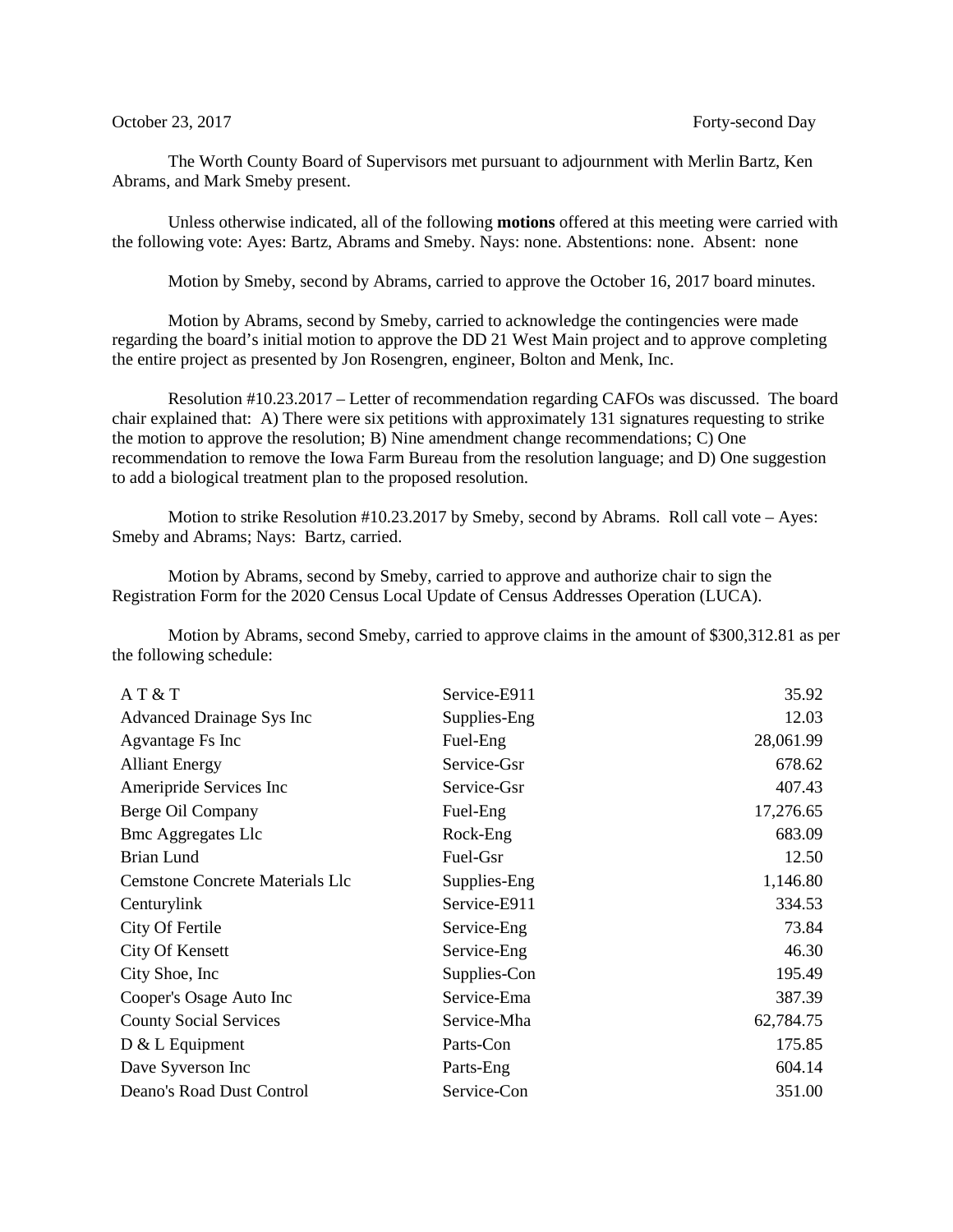| Diamond Mowers Inc                   | Parts-Eng           | 548.20    |
|--------------------------------------|---------------------|-----------|
| Dick's Place Body & Tow              | Service-Shf         | 225.00    |
| <b>Fallgatter's Market</b>           | Supplies-Shf        | 695.55    |
| <b>Fastenal Company</b>              | Supplies-Eng        | 177.57    |
| Glaxosmithkline                      | Supplies-Phd        | 347.70    |
| Greve Law Office                     | Postage-Aty         | 13.18     |
| Hancock County Recorder              | Reimb-Rec           | 65.00     |
| Heartland Asphalt Inc                | Rock-Eng            | 2,140.71  |
| <b>Heartland Power Coop</b>          | Service-Wwt         | 2,805.26  |
| Housby Heavy Equipment               | Parts & Service-Eng | 14,902.71 |
| Huber Supply Co Inc                  | Service-Eng         | 302.48    |
| Ia Prison Industries                 | Supplies-Eng        | 4,029.59  |
| Imwca                                | Prem Adjust-Wk Comp | 833.00    |
| Ip Pathways                          | Service-Dap         | 540.00    |
| Isac Group Health                    | Health Ins Prem     | 67,213.00 |
| Isaca                                | Edu-Aud             | 100.00    |
| J & J Medical                        | Supplies-Shf        | 152.10    |
| Joel Rohne                           | Mileage-It/Gis      | 137.50    |
| Joe's Collision & Performance Inc    | Service-Shf         | 98.47     |
| Kenneth Abrams                       | Reimb-Sup           | 930.50    |
| Kibble Equipment Llc                 | Parts-Eng           | 269.39    |
| Lake Mills Graphic                   | Service-Aud         | 221.00    |
| Larsen Plumbing & Heating Inc        | Project-Cap         | 25,199.50 |
| Lawn's Plus                          | Service-Con         | 175.00    |
| <b>Lawson Products Inc</b>           | Supplies-Con        | 713.57    |
| Lodge Construction Inc               | Project-Eng         | 9,101.11  |
| <b>Manly Junction Signal</b>         | Service-Sup         | 306.02    |
| Marco Technologies Llc               | Service-Shf         | 139.27    |
| Margie Butler                        | Supplies-Shf        | 50.25     |
| Mark Smeby                           | Mileage-Sup         | 14.00     |
| Mark's Tractor Inc                   | Parts-Eng           | 198.44    |
| Martin Marietta Materials Inc        | Rock-Eng            | 3,541.34  |
| Mediacom                             | Service-Dap         | 199.95    |
| Medline Industries Inc.              | Supplies-Phd        | 450.00    |
| Municipal Cms Llc                    | Service-Dap         | 1,236.00  |
| Napa Auto Parts                      | Supplies-Eng        | 72.72     |
| Niacc                                | Edu-Shf             | 36.00     |
| Niacog                               | Service-Tra         | 2,694.90  |
| North Iowa Custom Seamless Guttering | Service-Gsr         | 95.00     |
| North Iowa Media Group               | Service-Aud         | 142.91    |
| Northwood Anchor Inc                 | Service-Sup         | 496.97    |
| Northwood Electric Inc               | Service-Gsr         | 3,756.60  |
| Northwood True Value                 | Supplies-Eng        | 381.65    |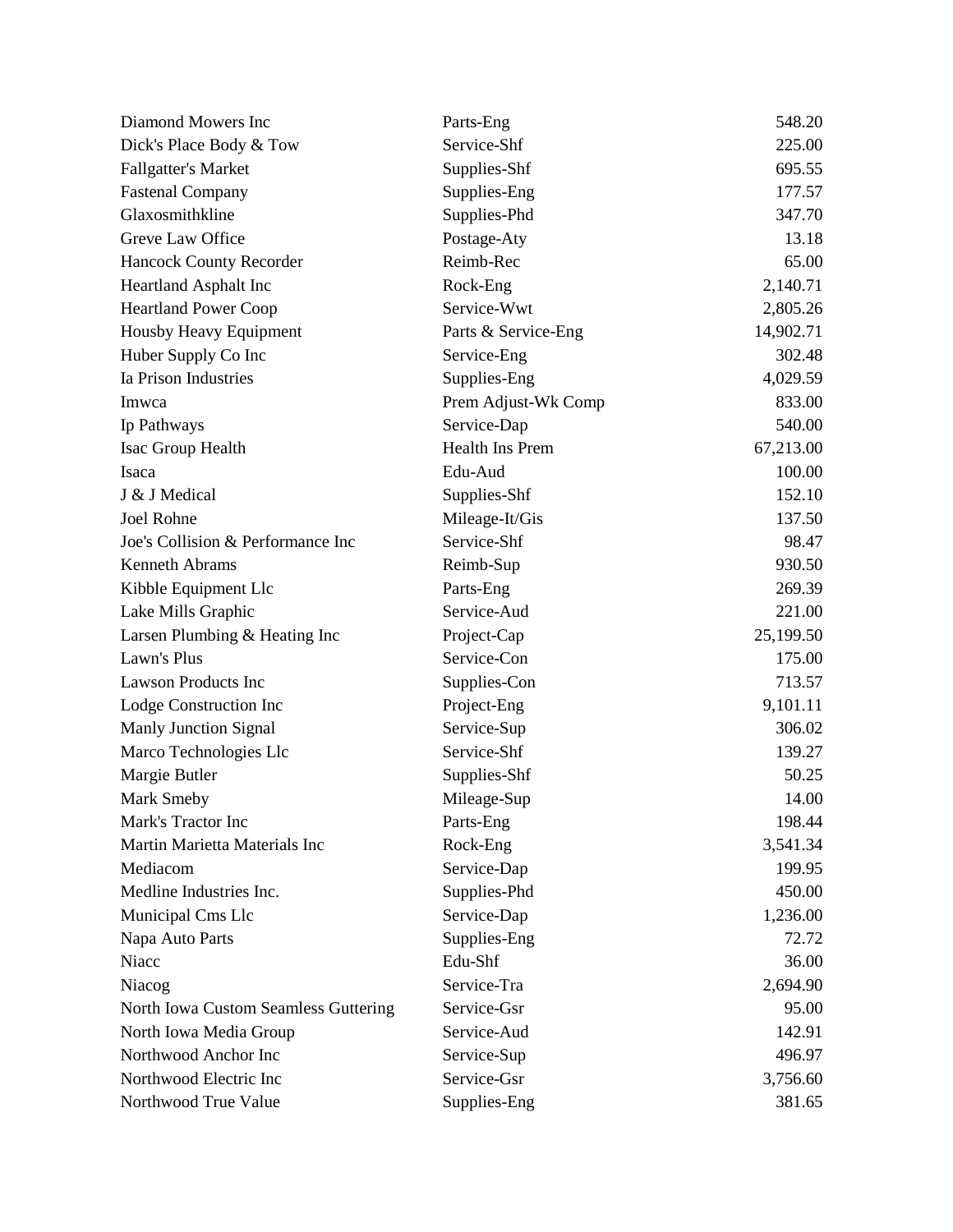| Overhead Door Co Of Mason City     | Parts-Eng              | 49.80      |
|------------------------------------|------------------------|------------|
| Paetec                             | Service-Eng            | 14.48      |
| Panama Transfer Inc                | Service-Eng            | 55.66      |
| Peopleservice Inc                  | Service-Wat & Wwt      | 15,694.65  |
| Radiator Supply House Inc          | Parts-Eng              | 6,790.00   |
| Reindl Repair                      | Service-Shf            | 683.13     |
| Ron's Lp Gas Service Llc           | Service-Wwt            | 482.82     |
| <b>Staples Credit Plan</b>         | Supplies-Ema           | 157.08     |
| <b>Staples Credit Plan</b>         | Supplies-Phd           | 56.95      |
| <b>State Hygienic Laboratory</b>   | Service-Con            | 13.00      |
| Teresa Olson                       | Edu-Rec                | 139.53     |
| <b>Treat America Food Services</b> | Service-Shf            | 2,930.32   |
| <b>U S Postal Service</b>          | Postage-Aty            | 70.00      |
| Us Cellular                        | Service-Eng            | 26.28      |
| Ver Helst Snyder Drug              | Supplies-Aty           | 118.01     |
| <b>Verizon Wireless</b>            | Service-Eng            | 635.86     |
| Viafield                           | Supplies-Eng           | 1,629.21   |
| Visa                               | Edu-Con                | 1,659.68   |
| Waste Management                   | Service-Sdp            | 2,995.17   |
| Watson & Ryan Plc                  | Service-Asr            | 67.50      |
| <b>Worth County</b>                | <b>Health Ins Prem</b> | 762.00     |
| Worth County Engineer              | Fuel-Shf               | 5,608.25   |
| Worth County Extension             | Edu-Eng                | 175.00     |
| Worth County Sheriff               | Service-Juj            | 31.00      |
| Young's Tractor Service            | Parts-Eng              | 450.00     |
|                                    | <b>Grand Total</b>     | 300,312.81 |

Motion by Abrams, second Smeby, carried to approve drainage claims in the amount of \$259.25 as per the following schedule:

| Hudson Law Firm | $DD#21$ W-NWD | <b>Prof Services</b> | \$60.00  |
|-----------------|---------------|----------------------|----------|
| Hudson Law Firm | DD#21 W Main  | <b>Prof Services</b> | \$60.00  |
| Hudson Law Firm | DD #23        | <b>Prof Services</b> | \$139.25 |
|                 |               | <b>Grand Total</b>   | \$259.25 |

Motion by Smeby, second by Abrams, carried to approve the sheriff's monthly and quarterly report.

Edith Haenel, Iowa Citizens for Responsible Agriculture/Worth County addressed the board and submitted a letter for public record. Kathy Meyer also submitted an article for public record. Additional public comment was heard.

Motion by Smeby, second by Abrams, carried to recess the regular meeting at 10:03 A.M.

Motion by Abrams, second by Smeby, carried to open the regular meeting at 1:30 P.M.